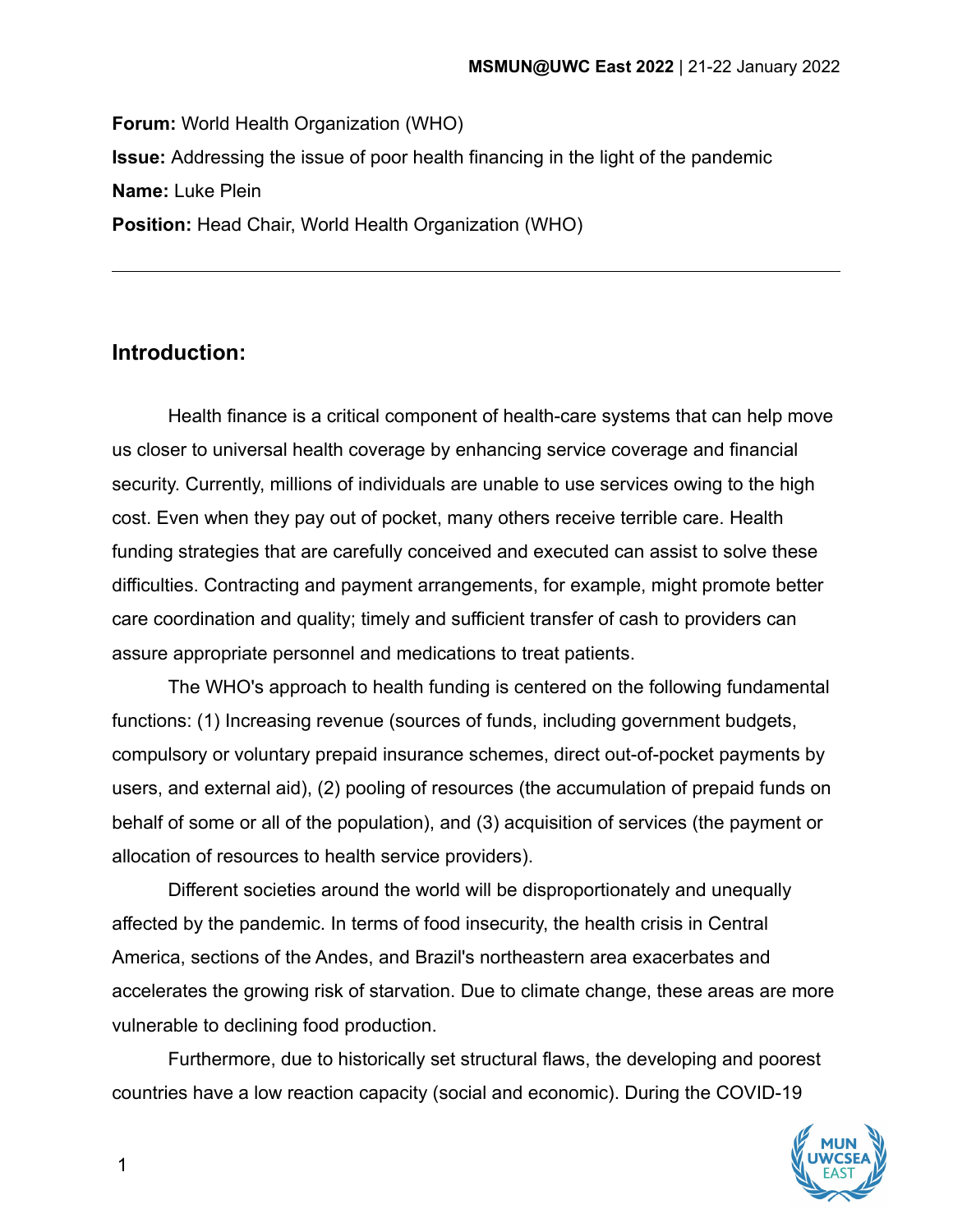pandemic, these flaws will have a significant influence on their health systems, which will undoubtedly bear the brunt of the consequences.

## **Definition of Key Terms:**

- **1. Health finance:** how financial resources by the government are allocated to guarantee that the health-care system can appropriately meet everyone's health-care demands, and is affordable for different groups in society
- **2. Health and health care disparities:** Health and health-care disparities between populations are the result of larger inequalities.
- 3. **Health equity:** individuals reaching their optimum level of health through eliminating health and health-care inequities.
- **4. Essential workers:** people that perform a variety of operations and services in industries that are crucial to maintaining critical functions.
- **5. Poverty:** a state or condition in which a person or a community lacks the financial means and necessities for a basic standard of living.

## **Background Information**

### **COVID-19's unequal effects**

While the health crisis isn't new, the COVID-19 pandemic's unequal effects have exacerbated the need for stronger healthcare systems and more resources allocated to this market. As a result of an increase in police brutality, in addition to a recent increase in Asian hate crimes have led to the media emphasizing health care inequities. These Health and health-care inequities are not new. They have been recorded for decades and indicate that they are a result of systemic racism and discrimination. Addressing these imbalances could help to minimize the COVID-19 pandemic's unequal effects and prevent future health disparities from increasing.

For vulnerable countries, the health-care crisis and pandemic's societal costs have proven to be extremely severe. The Economic Commission for Latin America and

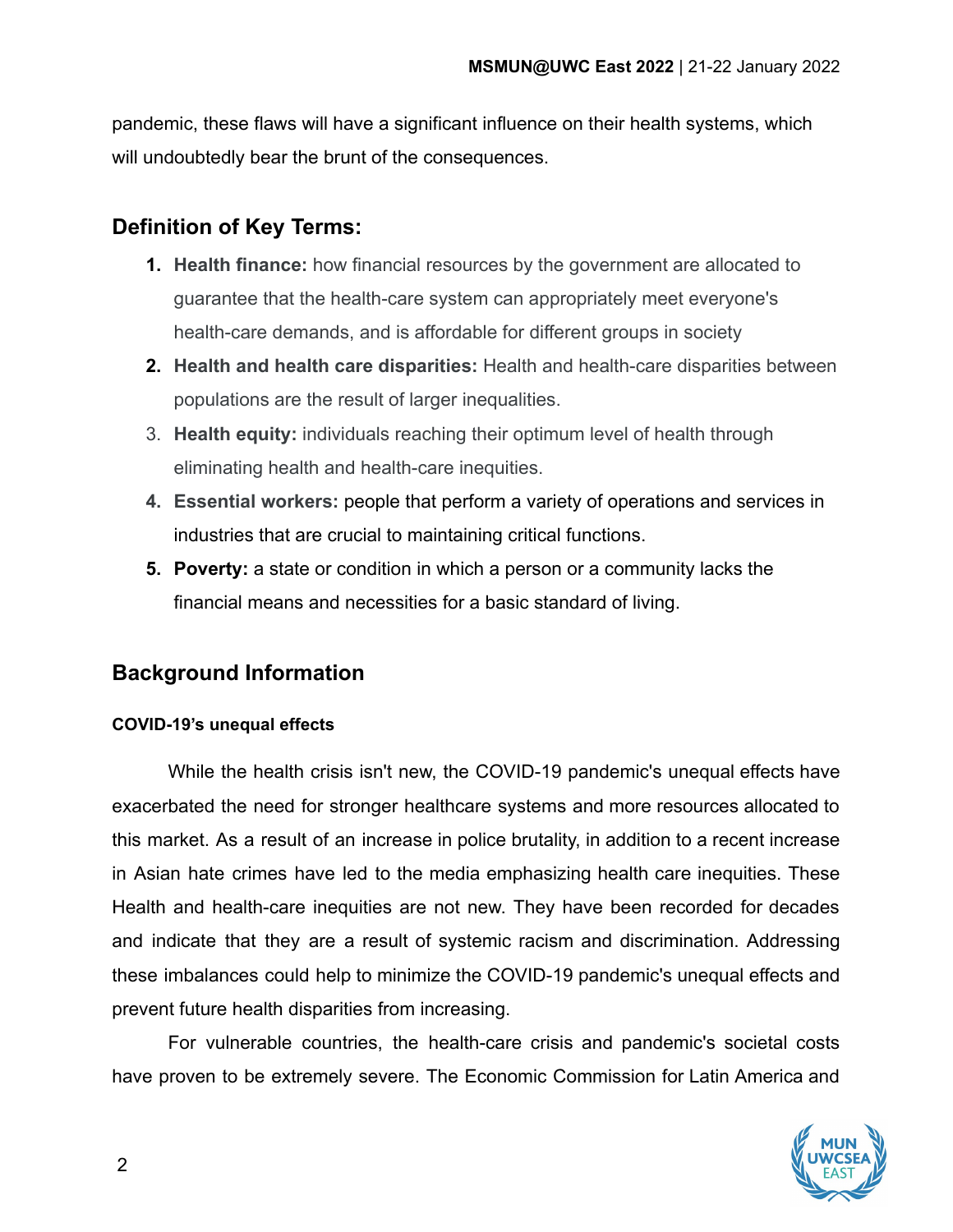the Caribbean have cited a major economic crisis with a 1.8–4% drop in gross domestic product and a significant increase in poverty in the area, which may reach roughly 209 million people. These figures have a direct impact on the extent of food insecurity and the demand for health care.

### **Poverty and healthcare access**

Poverty and healthcare access, for example, are interwoven and have a substantial impact on people's health and quality of life. Racial and ethnic minorities are overrepresented among important workers and industries, possibly contributing to COVID-19 racial and ethnic health inequities. "Essential workers" are people that perform a variety of operations and services in industries that are crucial to maintaining critical functions, such as keeping us safe, assuring food availability at markets, and caring for the ill. The vast majority of these workers are members of and live in COVID-19-affected areas. Due to the nature of their profession, essential employees are at a higher risk of contracting COVID-19, and they are disproportionately representative of racial and ethnic minority groups.

## **Examples of Current Situations Globally**

### **Singapore**

Singapore's healthcare system is world-class and does not suffer from health care financing like the rest of the world. However, it is also being stretched to its breaking point. The Singapore COVID multi-ministry task force has continued to implement COVID-19 measures as they believe that the healthcare system faces a "considerable risk of... being overwhelmed".

To accommodate the growing number of Covid-19 patients, hospitals have postponed follow-up visits and elective surgeries, resulting in a backlog that will take months to clear. Furthermore, rather than resorting to tighter regulations, Singapore has chosen to retain its stance, which, according to Professor Teo Yik Ying, dean of the Saw Swee Hock School of Public Health, is one indication of where the country stands.

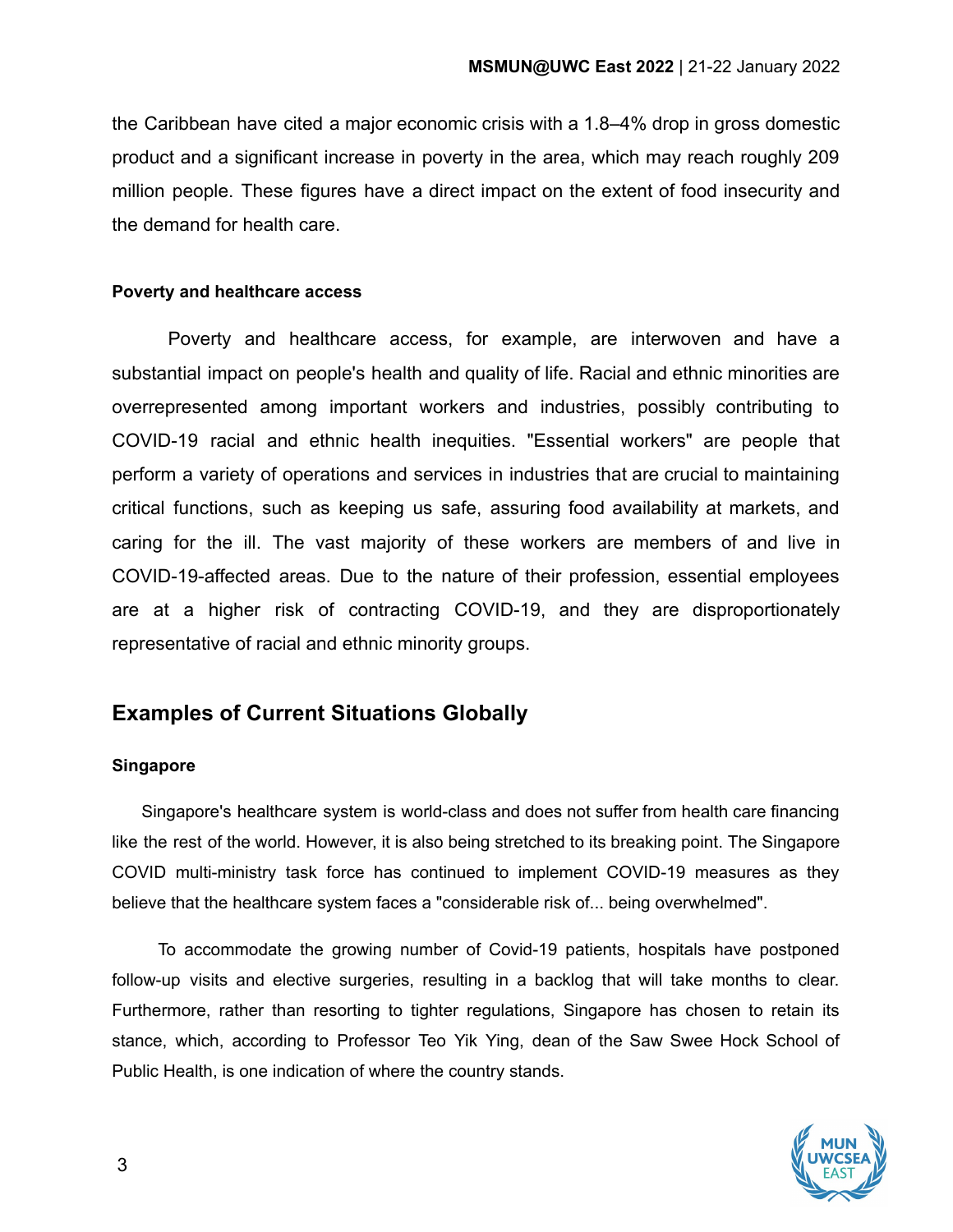### **United States**

Health disparities among racial and ethnic minorities in the United States take numerous forms, including greater rates of chronic disease and early death as compared to whites. It's worth noting that this pattern isn't ubiquitous. Some minority groups, such as Hispanic immigrants, fare better than whites in terms of health. However, as time passes in the United States, the "immigration paradox" appears to fade. Disparities in other measures have narrowed, owing to reductions in the health of majority groups rather than improvements among minorities. White girls, for example, have had higher death rates from suicide and alcohol-related disorders.

### **Mexico**

The data from the Mexican Health and Human Services agency suggests that Indigenous peoples in Mexico had a higher risk of death from COVID-19, especially outside the hospital, based on this large sample of COVID-19 patients. These findings imply that during the COVID-19 pandemic in Mexico, Indigenous peoples had less access to care than non-Indigenous people.

### **Nigeria and Ethiopia**

The predicament in Nigeria, an oil-rich country with a population of roughly 50 million people, is concerning. In Nigeria, health inequities affect the distribution of water and hygiene services among the poor, which can have a disproportionate impact on public health outcomes during a pandemic like COVID-19. Ethiopia is another country with horrific health disparities, with 43 million people lacking access to handwashing facilities.

### **Major Parties Involved and Their Views**

### **United States**

Because of the prevalence of activity-based payment systems, limited direct governmental control over available provider capacity, and the structure of governmental financial assistance, the negative financial consequences on health care providers have been more severe in the United States than elsewhere. See bar chart below for a comparison of how the exorbitant healthcare costs in the United States compare with other countries. In response to this,

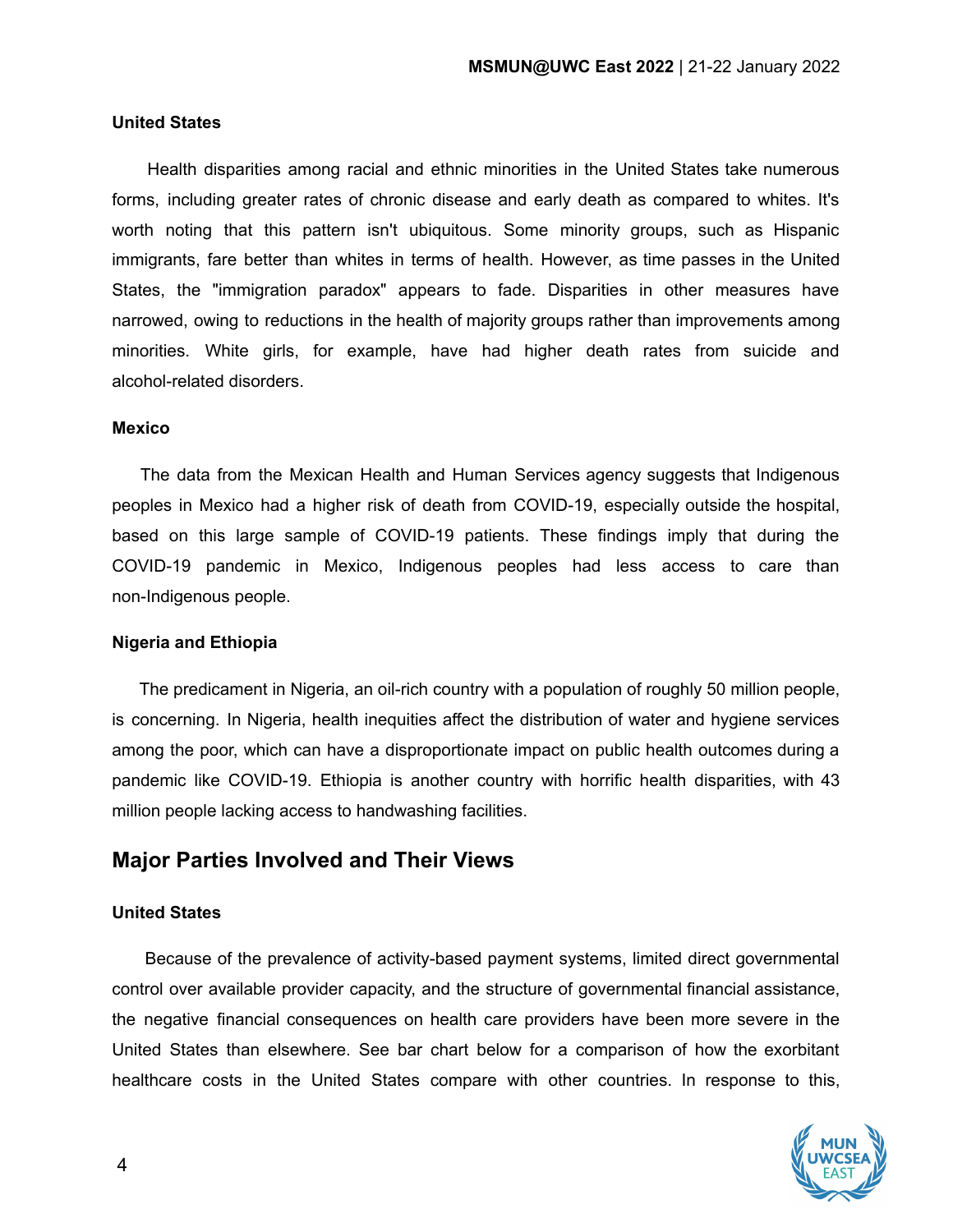President Joseph R. Biden and the United States Congress have been working on passing a set of infrastructure bills named the "Build Back Better Act" to alleviate such strains on the health care sector.

#### PETER G. U.S. per capita healthcare spending is almost twice the **PETERSON** average of other wealthy countries **OUNDATION**



### **HEALTHCARE COSTS PER CAPITA (DOLLARS)**

SOURCE: Organisation for Economic Co-operation and Development, OECD Health Statistics 2020, July 2020. NOTES: The five countries with the largest economies and those with both an above median GDP and GDP per capita, relative to all OECD countries, were included. Average does not include the U.S. Data are for 2019. Chart uses purchasing power parities to convert data into U.S. dollars. C 2020 Peter G. Peterson Foundation PGPF.ORG

### **United Kingdom**

The National Health Service is England's national health-care system, which is free to all British residents. Clinical commissioning groups and particular health care services are funded directly by the NHS. Clinical commissioning groups have contracts with public hospitals, and the majority of reimbursement is based on nationally established rates, and specialists are NHS salaried workers. This allows the United Kingdom healthcare system to be effective, and overcome many of the obstacles in healthcare financing.

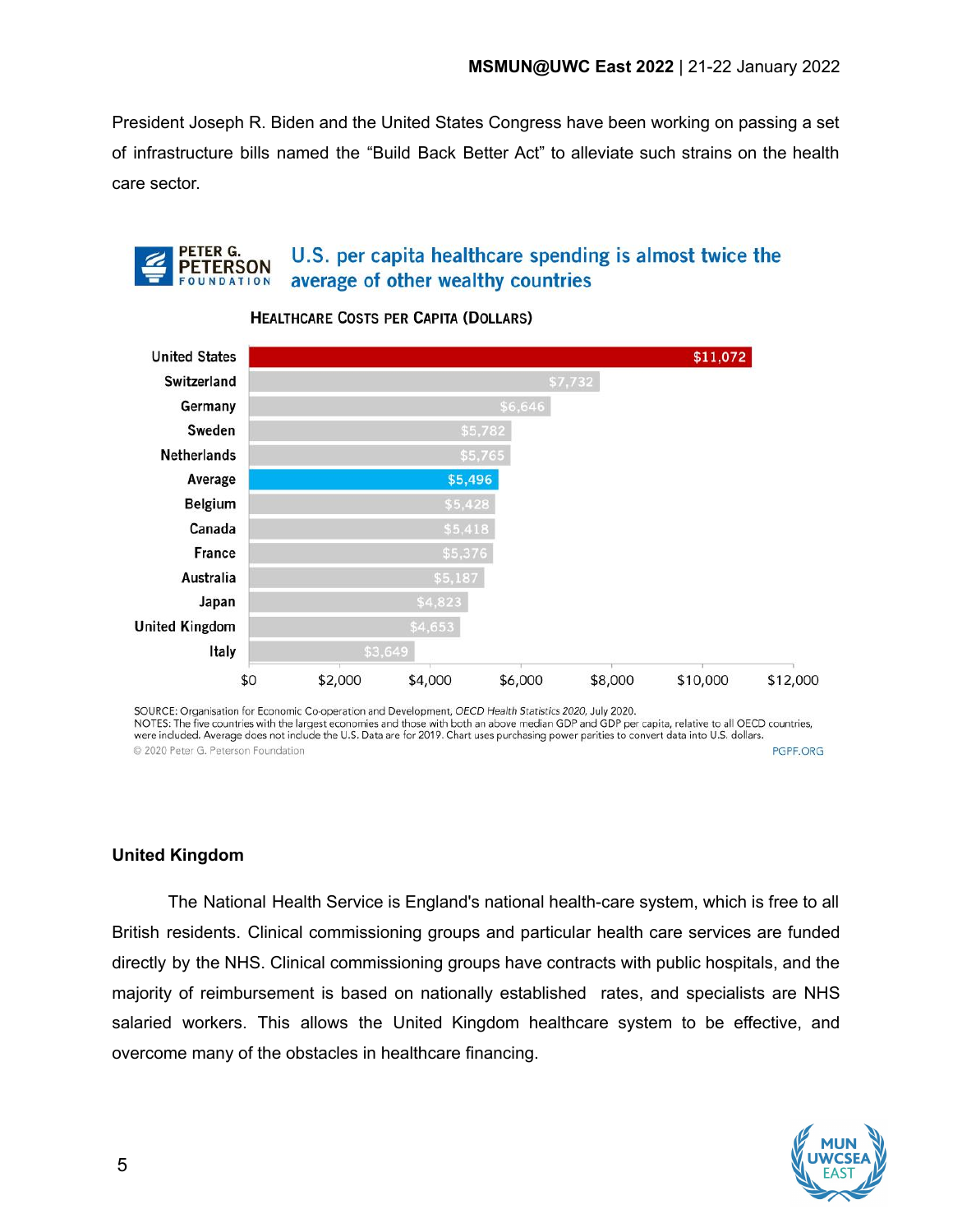### **World Health Organization (WHO)**

COVID-19 was declared an international public health emergency by WHO on January 30, 2020.

As a result of the WHO's handling of the COVID-19 pandemic, the organization has implemented measures to strengthen its ability to combat future epidemics and improve the health of the hundreds of millions of people currently living in severe poverty. Reforms may be hampered, however, by a stiff bureaucracy and an increasingly difficult budget. Meanwhile, the 2020 coronavirus pandemic has emerged as a major issue for the health service, prompting new questions about its effectiveness.

### **European Union**

The European Union (EU) has taken a plethora of measures to overcome healthcare disparity, funding, and affordability.

- make it easier for patients to move from one Member State to another
- allowing competent medical personnel to assist people in other EU nations
- lessen the strain on national health systems caused by the pandemic
- prepare for cross-border patient mobility
- provide the steps for reimbursing medical expenses.
- Encourage national governments to make use of bilateral and regional agreements that already exist.

## **UN Involvement, Relevant Resolutions, Treaties and Events**

Previous United Nations resolutions on healthcare affordability (not necessarily specifically pertaining to COVID-19 itself) includes:

- Graduation of Vanuatu from the least developed country category, 30 November, 2020, A/75/L.14/Rev.1
- United Nations Decade of Healthy Ageing (2021–2030), 8 December 2020, A/75/L.47.

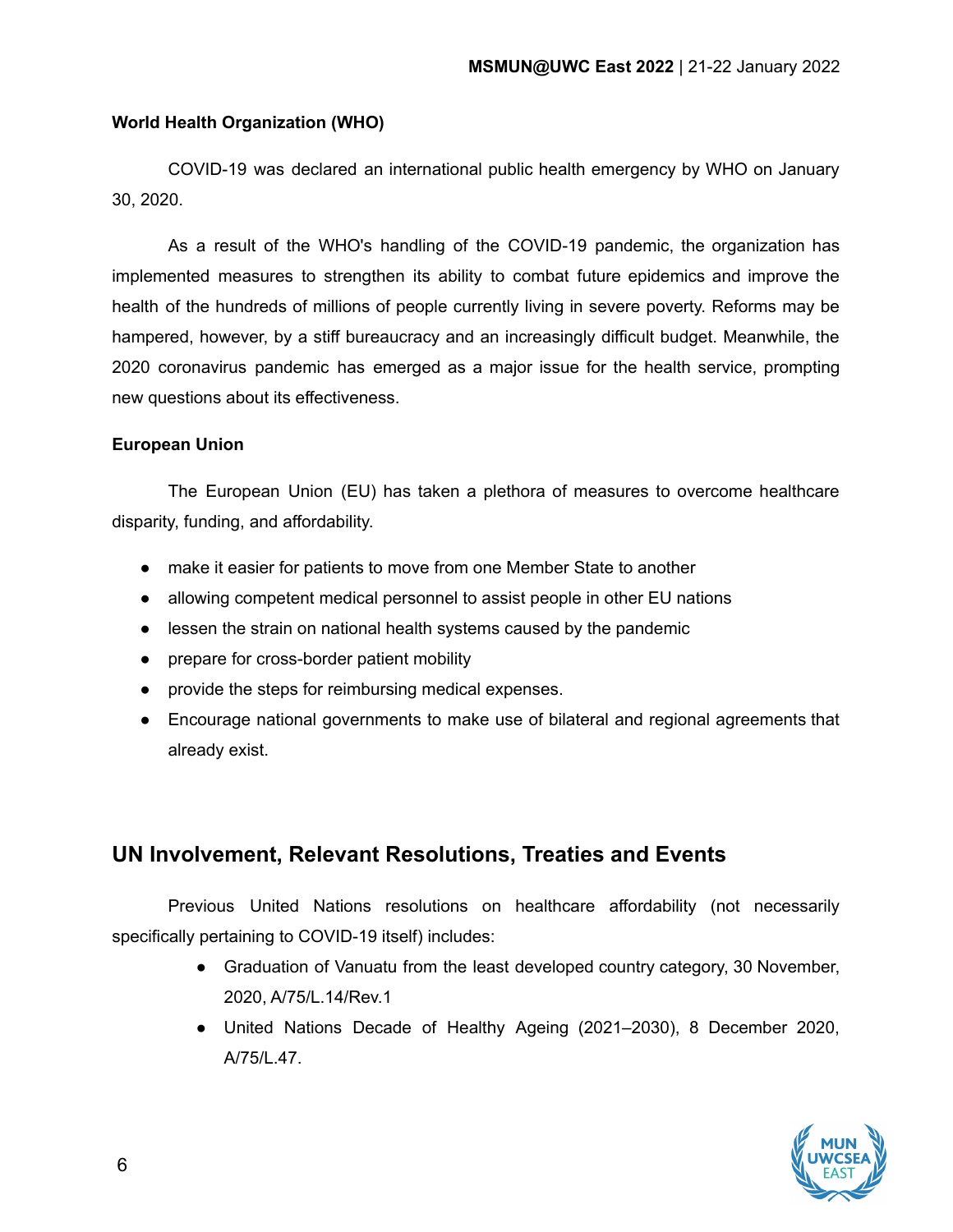● Global health and foreign policy: strengthening health system resilience through affordable health care for all, 3 December 2020, A/75/L.41.

Prior to the epidemic, millions of people's health had improved significantly. Significant progress has been made in extending life expectancy and reducing some of the leading causes of infant and maternal mortality. However, additional work is needed to completely eradicate a variety of diseases and treat a variety of persistent and new health challenges. Significant progress may be made in helping to save the lives of millions of people by focusing on more effective funding of health systems, greater sanitation and hygiene, and increased access to physicians.

## **Possible Solutions**

- Advocacy: Running advertising and advocacy campaigns that center around raising awareness for the issue of healthcare disparities in various states and regions. While advocating for the resolution of this issue may not seem like a direct resolution, it is an important solution nonetheless, because it allows for the nature and attitude of the general population towards the issue at hand to be more productive.
- Funding: Having states that have a large sum of money donate funds to states that are struggling to support its health care infrastructure. This is important because reallocation of global funds can assist struggling member states financially, especially as it pertains to their health care sector.
- Alternative focus: Have the United Nations (and have delegates write and propose resolutions) on more effective funding of health systems, greater sanitation and hygiene, and increased access to physicians.
- Prevention: The establishment of preventative measures in the future to prevent massive events that concern human health from getting out of control as seen in the COVID-19 pandemic. An example of this could be creating a task force that allows investigators to work with member states to prevent the outbreak of a deadly virus.
- Regulation: Creating sets of regulation that prohibits the exorbitant costs of health care such as price increases by insurance industries.

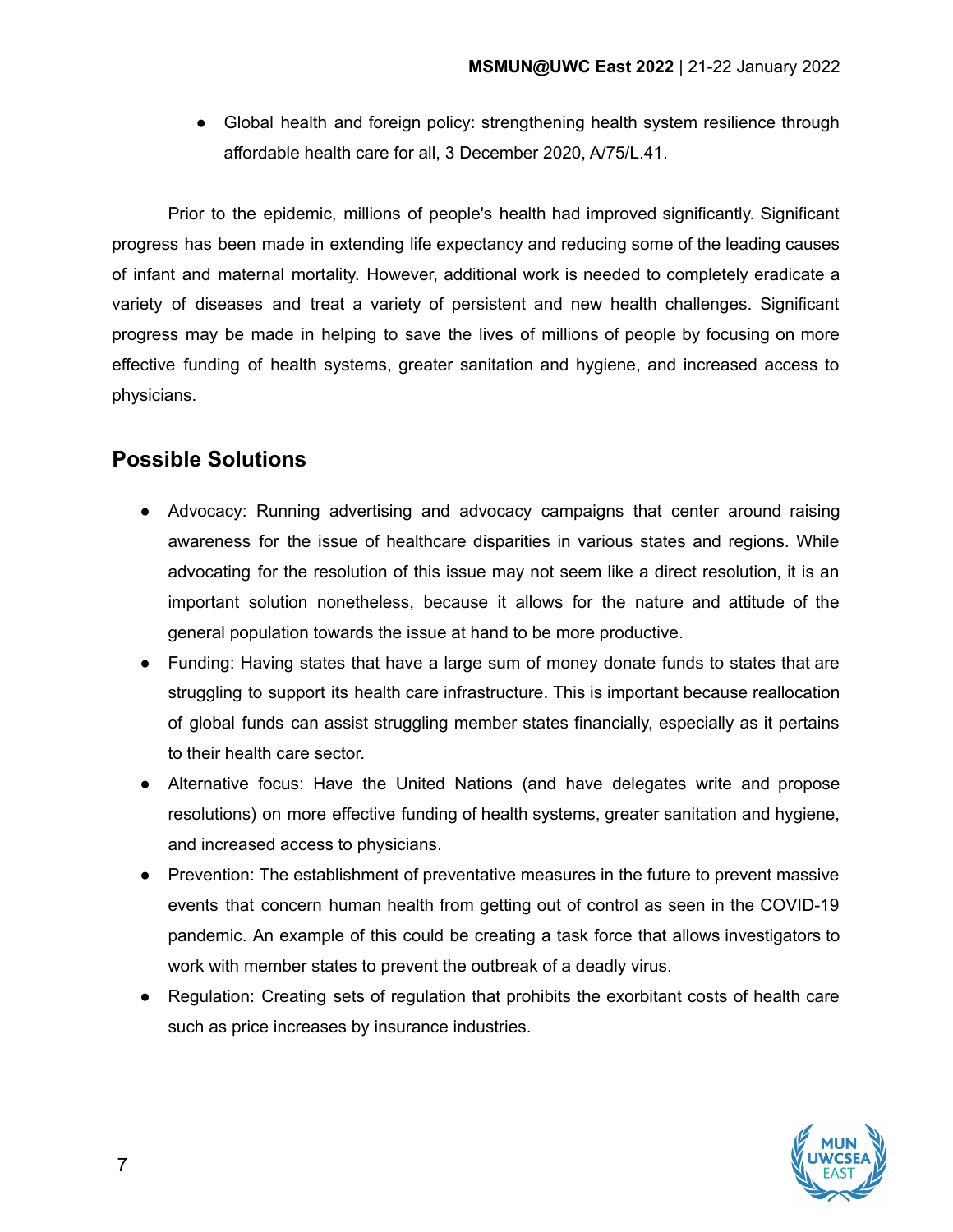● Non-governmental organizations (NGOs): Empowering projects executed by NGOs such as Doctors Without Borders in an effort to provide direct aid to member states that are struggling with providing adequate healthcare.

# **Bibliography**

# **Useful Links**

Video on how the WHO works/what the WHO does:

● <https://www.who.int/about/what-we-do>

The United States' Center for Disease Control (CDC) is a great resource for learning about the way that COVID-19 is currently managed and its shortcomings in its management:

● <https://www.cdc.gov/cpr/video/healthequity.htm>

An interesting initiative to alleviate the strains of health care expenses which was first created for the SARS outbreak in Singapore. Perhaps, delegates may use this initiative as a foundation for proposals and programs that they create in their resolutions:

● <https://www.ncss.gov.sg/our-initiatives/the-courage-fund>

# **Works Cited**

- [https://www.who.int/health-topics/health-financing#tab=tab\\_1](https://www.who.int/health-topics/health-financing#tab=tab_1)
- <https://www.karger.com/Article/FullText/512958>
- [https://www.kff.org/racial-equity-and-health-policy/issue-brief/disparities-in-health-and-he](https://www.kff.org/racial-equity-and-health-policy/issue-brief/disparities-in-health-and-health-care-5-key-question-and-answers/) [alth-care-5-key-question-and-answers/](https://www.kff.org/racial-equity-and-health-policy/issue-brief/disparities-in-health-and-health-care-5-key-question-and-answers/)
- <https://www.cdc.gov/coronavirus/2019-ncov/community/health-equity/race-ethnicity.html>
- <https://improvingphc.org/health-financing>
- [https://www.straitstimes.com/singapore/health/still-risk-of-healthcare-system-reaching-tip](https://www.straitstimes.com/singapore/health/still-risk-of-healthcare-system-reaching-tipping-point-0) [ping-point-0](https://www.straitstimes.com/singapore/health/still-risk-of-healthcare-system-reaching-tipping-point-0)
- <https://onlinelibrary.wiley.com/doi/10.1111/1468-0009.12530>
- <https://www.ncbi.nlm.nih.gov/books/NBK425844/>
- <https://journals.plos.org/plosone/article?id=10.1371/journal.pone.0239168>